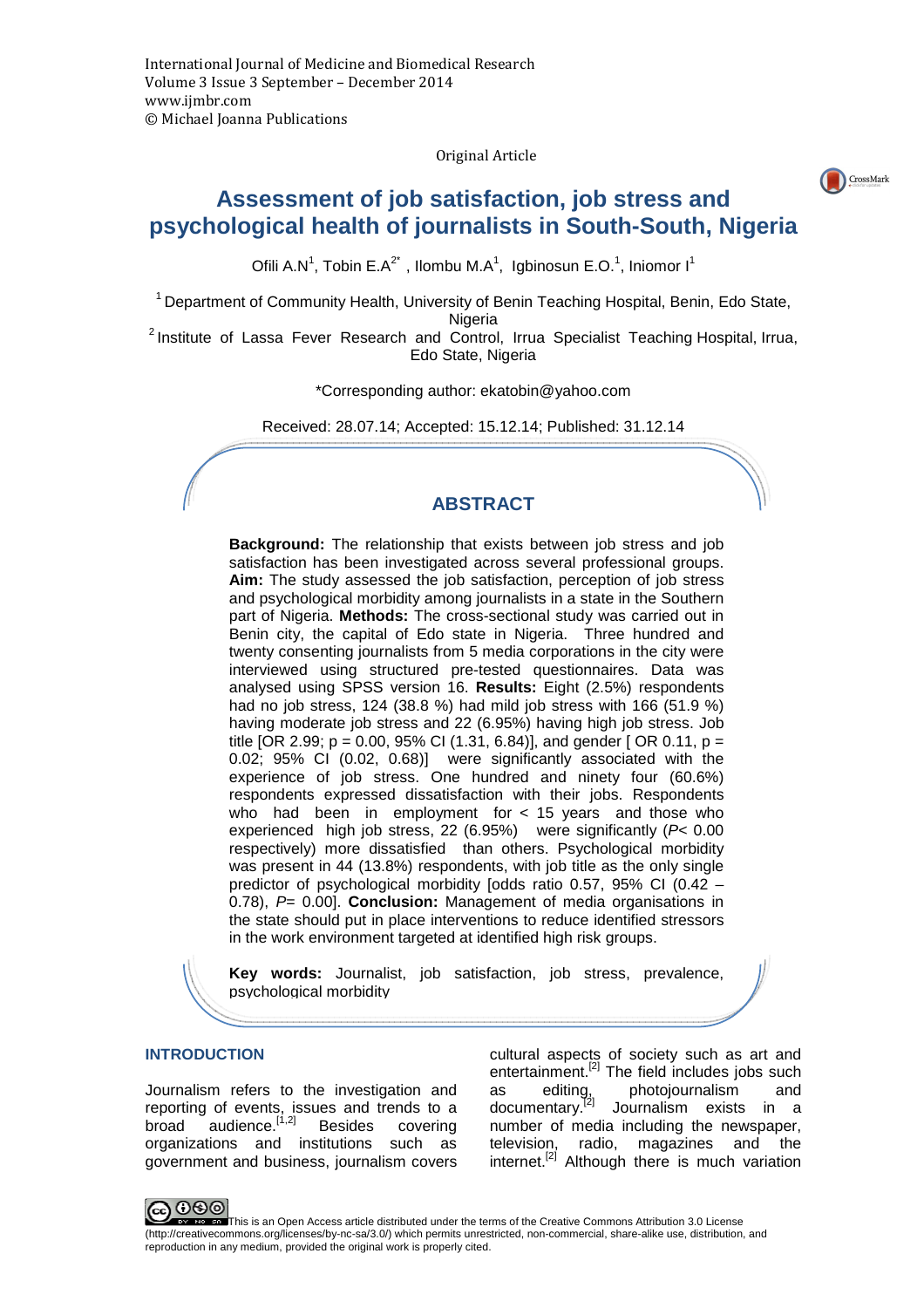within journalism, the primary idea is to create a societal media for information dissemination people.<sup>[3]</sup>

Job stress refers to the extent to which employees, feels a tension of anxiety caused by their jobs. $^{[4]}$  Job satisfaction refers to the perception of health workers have regarding various aspects of their work.<sup>[5,6]</sup> Job dissatisfaction indicates negative feelings that individuals have regarding their jobs or facets of their jobs. $^{[6]}$  Job stress has been viewed as an antecedent of job satisfaction, can be incurred by work overload, competitiveness, self-worth demands, and impossible responsibilities.<sup>[7-9]</sup>An inverse relationship between job stress and job satisfaction has been documented across various occupational groups.<sup>[10-13]</sup> The same is true for journalism.<sup>[13]</sup> High job stress creates negative psychological effects (depression ), physiological effects (headaches, heart disease), and behavioural effects (absenteeism, drug consumption) on employees. $\left[14-16\right]$  A depreciation in job satisfaction will affect their organizational commitment, which subsequently affects their work performances and leads to intentions to leave.<sup>[17,18]</sup> Job satisfaction<br>therefore is theoretically capable of therefore is theoretically capable of boosting or harming the journalism industry, where product quality is largely dependent on the individual talents and motivations of key personnel.<sup>[3]</sup> Reports have it that journalists experience a higher level of job stress compared to workers in other fields.<sup>[19,20]</sup>

Journalism in Nigeria is well over 160 years old, but with the focus of job stress and job satisfaction studies on the United States journalists, there is a dearth of information on the work-health balance of journalists in Nigeria. The study was therefore undertaken to examine the prevalence of job stress, level of job satisfaction among journalist and psychological health of journalists with the aim to provide data that will not only show the burden of the problem, but will also highlight areas for intervention and possible future research.

### **METHODOLOGY**

The cross sectional study was carried out in Benin City, the capital of Edo state, in the South-South geo-political zone of Nigeria. The city is home to five media firms including one federal owned television station, two state-owned and one private-owned television stations, and one state owned newspaper corporation.

Study population were employees of government and private media houses. Criteria for inclusion were being a full-time journalist in private or government-owned establishment for at least a year. Part-time journalists and those who were on leave or absent during the period of the study were excluded.

Minimum sample size was computed as 405 using the formulae for prevalence study  $n = \frac{z^2}{2}$  pq [21]  $d^2$ 

with P set at 60%, the level of job satisfaction among journalist in Saudi Arabia,<sup>[22]</sup> z as 1.96 corresponding to 95% confidence interval and a non-response rate of 10%.

Respondents were selected from the five media corporations within the city. Quota of respondents from each outfit was determined by multiplying the total number of eligible persons in each outfit by n/N, where n was the sample size and N as total number of journalists in the city. Using a list of employees, random sampling was used to select respondents.

The University of Benin Ethics Committee gave institutional consent for the study. Permission was obtained from the management of the media houses for participation of their staff. Information was provided to the potential participants on the purpose and scope of the study. They were assured that their responses would be confidential and would not be handled with personal identifiers. Consent was sought and voluntarily obtained.

Data was collected using a pre-tested structured self- administered questionnaire modified as a combination of the General Health Questionnaire ( GHQ-28) -28.[23,24] Job satisfaction index ( JDI)<sup>[25]</sup>and the job<br>stress questionnaires (JSQ).<sup>[26]</sup> These stress questionnaires  $(JSQ)^{[26]}$  These questionnaires have been validated for use in assessing job satisfaction and psychological health in studies within and outside the country.[27-29] The questionnaires collected information on demographic characteristics, sources of job stress, sources of job satisfaction and psychological health. Job stress was measured using a 25 item scale that covered four dimensions: work load, role conflict, role ambiguity and performance pressure. A 5-point Likert scale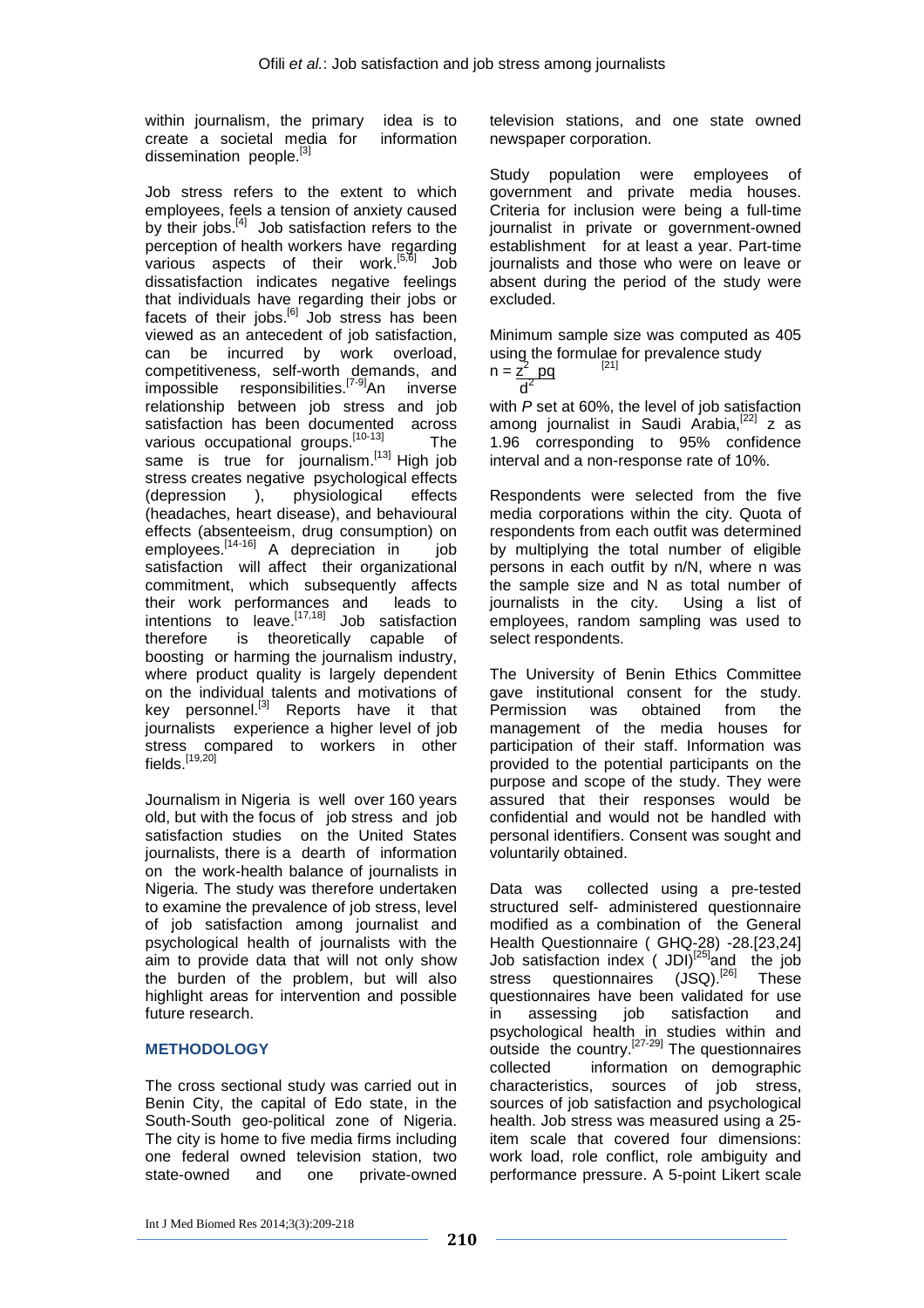with 1 = never to 5 = always<sup>[30]</sup> was used to rate each stressor. The total score for each respondent was interpreted as 25-35= no stress, 36-50= low stress, 51-70= moderate stress, 71-90= high stress, and 90-125= very high stress.

Job satisfaction was assessed using 15 questions within the context of 5 parameters. They included: Pay, promotion potential, work relationships with immediate supervisors and co-workers, communication within the organization and use of skills and abilities. Respondents indicated their level of agreement to the constructs on a 5-point Likert pattern of strongly disagree  $= 1$ , to strongly agree  $= 5$ . The total scores were graded and interpreted as dissatisfied if within 15–50, and satisfied if within 51-75.<sup>[31]</sup>

Psychological health of respondents was assessed using the general health questionnaire 28 (GHQ-28). Self- perceived symptoms were rated according to whether they had been experienced "not at an", "the same as usual", "rather more than usual", or "much more than usual" in the past 6 months An overall GHQ score was obtained using the 0–0–1–1 scoring system for the four responses possible for each item.[32] Those who score <4 are regarded as having no psychological morbidities while those with scores of 4 and above are regarded as having some psychological morbidities.<sup>[32]</sup>

### **Statistical analysis**

Data collected from respondents were analysed using the Statistical Package for Social Sciences (SPSS) version 16 (SPSS Inc, Chicago, Ill., USA). Descriptive data was represented using bar charts and frequency tables. Continuous data were presented as means with standard deviation. Tests of association (using Chi-square test and fishers test), and test of significance (using ttest and z-test) were used with P< 0.05. Logistic regression was applied to associations significant with bivariate analysis.

## **RESULTS**

Three hundred and twenty returned questionnaire s were analysed giving a response rate of 79.0%. Majority, 208 (65.0%) respondents were males, mean age was  $35.5 \pm 10.1$  years, mean duration of employment was  $7.29 \pm 7.5$  years. Majority, 162 (50.6%) were married, and reporters, 130 (40.6 %) (table1).

Eight (2.5%) respondents had no job stress, 124 (38.8 %) had mild job stress with 166 (51.9%) having moderate job stress and 22 (6.95%) having high job stress.

Aggravating factors for job stress were listed as employee's perception of management role in the organization of work expressed by 214 (66.9%) respondents, performance pressure by 179 (55.9%) and perceived work overload, by 172 (53.8%) respondents. Less common factors influencing job stress were role conflict, 140 (43.8%), sufficiency of funds to achieve agency's goals, 106 (33.6%) and role ambiguity 78 (24.4%).

Significantly more job stress was expressed by respondents <25 years and those >35 years (P< 0.00). 44 editors (75.9%), 136 males (65.4%) and 102 married respondents (62.9%), experienced significantly ( $P= 0.02$ ,  $P<sub>0.00</sub>$  and  $P= 0.01$  respectively) more stress than others in their groups. Duration of employment >16 years was significantly (P<0.00) associated with higher experience of job stress (table 3). In a logistic regression model, only job title  $[OR 2.99; P=0.00, 95%$ CI (1.31, 6.84)], and gender [OR 0.11,  $P=$ 0.02; 95% CI (0.02, 0.68)] remained significant.

One hundred and twenty six (39.4%) respondents expressed satisfaction with their jobs. Satisfaction with pay was expressed by 106 (33.1%) respondents, satisfaction with additional benefits by 128 (40.0%). Two hundred and fifty eight (80.6%) respondents felt the organization gave them ample opportunities for career advancement, 180 (56.2%) felt a sense of being valued by the company. One hundred and forty (43.7%) were of the view that their work gave them ample time for vacation or sick leave.

Relationship with co-workers was expressed as cordial by 238 (74.4%), 236 (73.8%) received support from supervisors, while 302 (94.4%) said lines of communication with supervisors was open. One hundred and eighty six (58.2%) expressed satisfaction with their ability to gain access to professional support groups, 262 (81.9%) were satisfied with their ability to use their skills in their present position. A large number, 312 (97.5%) found their work interesting, and 294 (91.9%) felt the work to be personally meaningful. Two hundred and seventy (84.4%) opined that their initial orientation did not prepare them well for the job (table 3).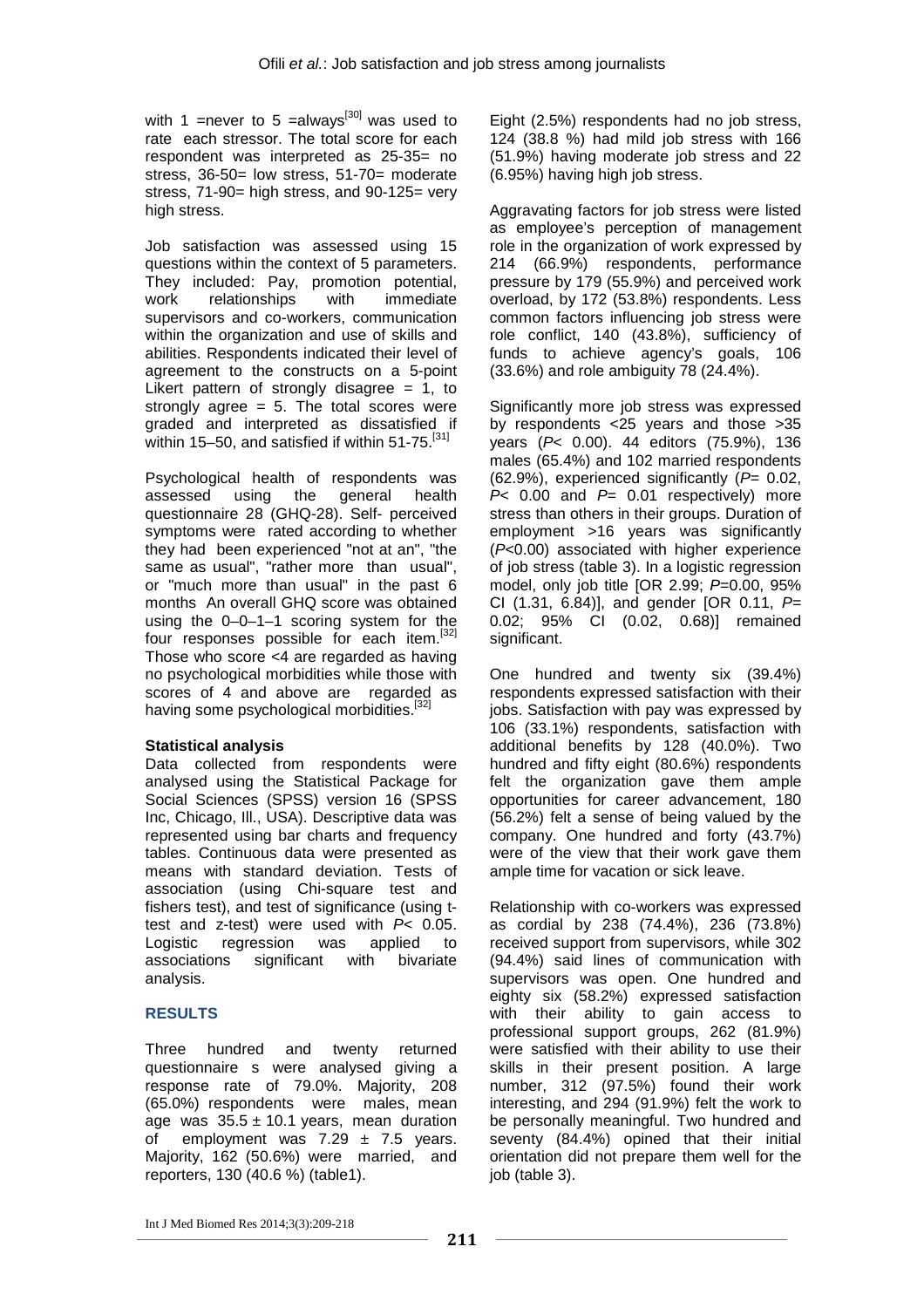| <b>CHARACTERISTIC</b> | <b>VARIABLE</b>        | <b>FREQUENCY</b> (%) |
|-----------------------|------------------------|----------------------|
| <b>Sex</b>            | Male                   | 208(65)              |
|                       | Female                 | 112(35)              |
|                       | $21 - 25$              | 32(10)               |
| Age group(years)      | $26 - 30$              | 92(28.8)             |
|                       | $31 - 35$              | 84(26.2)             |
|                       | 36-40                  | 32(10)               |
|                       | >40                    | 80(25)               |
|                       | $Mean \pm SD$          | $35.53 \pm 10.14$    |
| Job tenure (years)    | $1-5$                  | 184(57.5)            |
|                       | $6 - 10$               | 76(23.6)             |
|                       | $11 - 15$              | 32(10)               |
|                       | $16-20$                | 8(2.5)               |
|                       | >20                    | 20(6.2)              |
|                       | $Mean \pm SD$          | $7.29 \pm 7.46$      |
|                       |                        |                      |
| <b>Marital status</b> | Single                 | 146(45.6)            |
|                       | Married                | 162(50.6)            |
|                       | Widowed                | 12(3.8)              |
|                       |                        |                      |
| <b>Job title</b>      | Editors                | 58(18.1)             |
|                       | Managers               | 58(18.1)             |
|                       | Reporters              | 130(40.6)            |
|                       | Newscasters            | 34(10.6)             |
|                       | Publishers/Consultants | 40(12.5)             |

Table 1: Demographic characteristics of respondents and percentages (n=320)

Respondents who had been in employment for <15 years were significantly (P<0.00) more dissatisfied with their jobs than others. Gender, job category and age were not associated with satisfaction or dissatisfaction. Respondents who experienced high stress, 18 (81.8%) were significantly (P<0.00) more dissatisfied than others (table 4).

Psychological disorder was found present in 44 (13.8%) respondents. Most commonly expressed psychological reaction included feeling of tiredness on resumption and during work by 138 (43.2%) and feeling of being used by the organization by 132 (41.3%). To a lesser extent, frequent absenteeism was reported by 30 (9.3%), feeling of negativism at work by 38 (11.9%), frequent expressions of anger by 90 (28.1%), and a tendency to dread going to work in the mornings by 60 (18.8%). Male gender, 36 (17.3%), editors, 16 (27.6%) and those with high stress levels 22 (6.95%) stress levels, were found to have psychological morbidities, with job title returning as the single predictor of psychological morbidity on logistic regression [odds ratio 0.57, 95% CI (0.42–0.78),  $P=$ 0.00].

## **DISCUSSION**

The higher prevalence of job stress among editors may be from pressure to meet up with tight deadlines, accurate decision making and ensure the truth is broadcasted.<sup>[33]</sup> This makes the editor a target for stress management programmes. The lower prevalence of stress among newscasters may be from the less demanding nature of their job. Long shifts, work over load, performance pressure and perceived inadequate funding for the achievement of organizational goals were sources of job stress in this study corroborating with findings from a study among community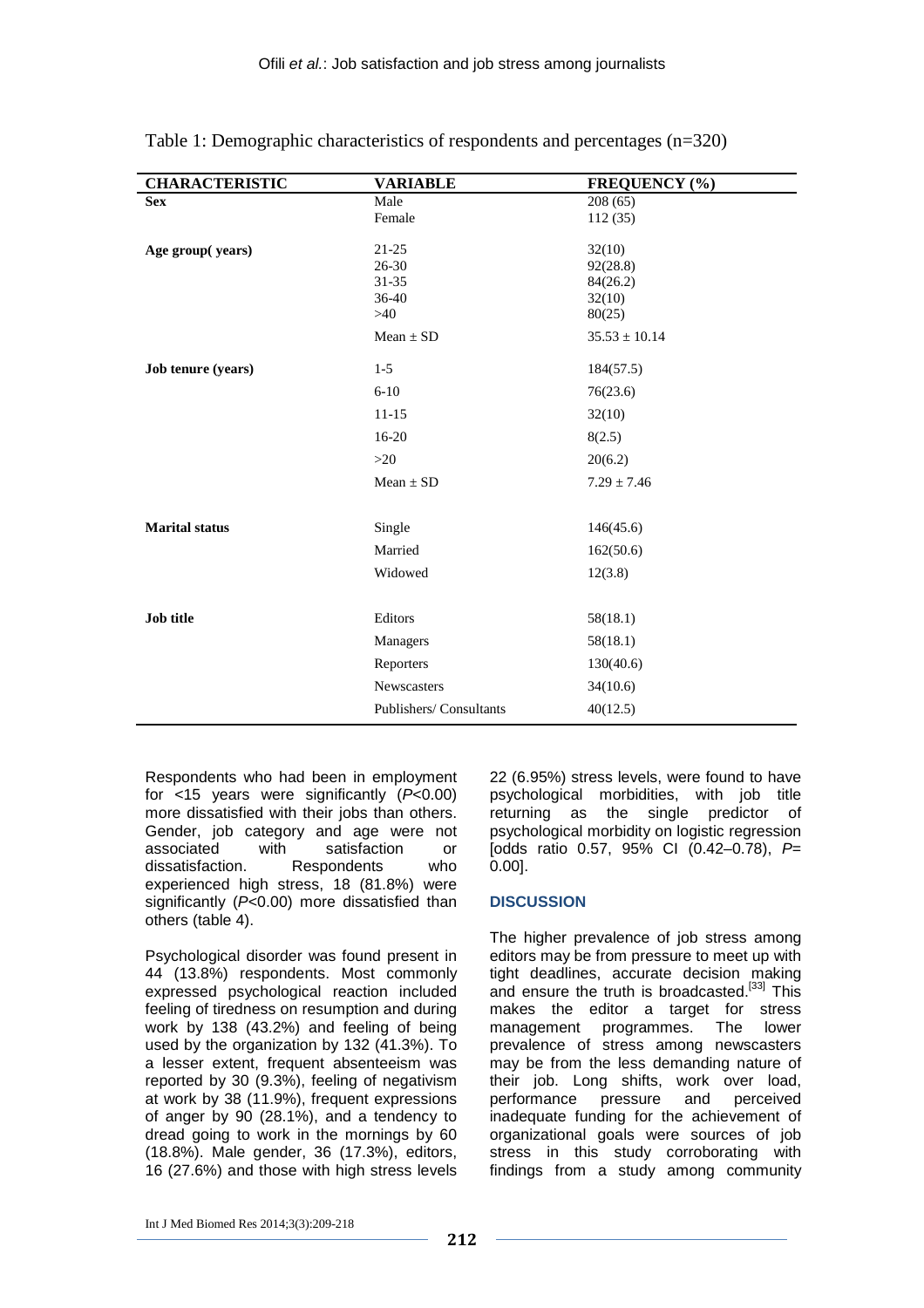nurses in United Kingdom.<sup>[34]</sup> Perceptions of management's commitment to personnel and organisational goals and job roles were both found to affect job satisfaction in a study of 1149 journalist in the United States.<sup>[35]</sup> Role ambiguity and role conflict played less significant roles in job stress, similar to findings from some studies.<sup>[36,37]</sup> Long shifts and work over load identified in this study as

sources of dissatisfaction can be overcome by increasing staff strength and training in stress and time management. The low level of job satisfaction in this study corroborates with a study done in the United States in 2002 where about 33% of journalists were fairly or very satisfied with their present jobs.<sup>[38]</sup> Similar low levels of job satisfaction .<br>have been reported in other professions.<sup>[27,28]</sup>

|                                 | No stress $n$ $(\%$<br>132(41.2) |        | Stress present $n$ (%)<br>188 (58.8) | <b>Total</b> |
|---------------------------------|----------------------------------|--------|--------------------------------------|--------------|
| <b>Gender</b>                   |                                  |        |                                      |              |
| male                            | 72(34.6)                         |        | 136(65.4)                            | 208(100.0)   |
| female                          | 60(53.6)                         |        | 52(46.4)                             | 112(100.0)   |
|                                 | $\chi^2$ =10.79                  | $df=1$ | $P=0.00.$                            |              |
| Age group (years)               |                                  |        |                                      |              |
| 21-25                           | 10(31.3)                         |        | 22(68.7)                             | 32 (100.0)   |
| 26-30                           | 54 (58.6)                        |        | 38 (41.4)                            | 92 (100.0)   |
| 31-35                           | 32(38.1)                         |        | 52(61.9)                             | 84 (100.0)   |
| 36-40                           | 10(31.3)                         |        | 22(68.7)                             | 32 (100.0)   |
| >40                             | 26(32.5)                         |        | 54 (67.5)                            | 80 (100.0)   |
|                                 | $\chi^2$ =17.067 df=4 P=0.00.    |        |                                      |              |
| Job title                       |                                  |        |                                      |              |
| editor                          | 14(24.1)                         |        | 44 (75.9)                            | 58 (100.0)   |
| managers                        | 28 (48.3)                        |        | 30(51.7)                             | 58 (100.0)   |
| reporters                       | 58 (44.6)                        |        | 72 (55.4)                            | 130 (100.0)  |
| newscasters                     | 18 (52.9)                        |        | 16(47.1)                             | 34(100.0)    |
| <b>Publishers/Consultants</b>   | 14(35.0)                         |        | 26(65.0)                             | 40(100.0)    |
|                                 | $\chi^2$ =11.359 df=4            |        | $P = 0.02$                           |              |
| <b>Marital</b> status<br>single | 62(42.4)                         |        | 84 (57.6)                            | 146 (100.0)  |
| married                         | 60(37.1)                         |        | 102(62.9)                            | 162(100.0)   |
| widowed                         | 10(83.3)                         |        | 2(16.7)                              | 12(100.0)    |
|                                 |                                  |        |                                      |              |
| fishers test $p=0.01$           |                                  |        |                                      |              |
| Job tenure (years)              |                                  |        |                                      |              |
| $1 - 5$                         | 82 (44.7)                        |        | 102(55.3)                            | 184 (100.0)  |
| $6 - 10$                        | 38 (50)                          |        | 38 (50)                              | 76 (100.0)   |
| 11-15                           | 12(37.5)                         |        | 20(62.5)                             | 32(100.0)    |
| $16 - 20$                       | 0(0)                             |        | 8(100.0.)                            | 8(100.0)     |
| >20                             | 0(0)                             |        | 20(100.0)                            | 20(100.0)    |
|                                 | fishers test $P=0.00$            |        |                                      |              |

Table 2: Factors associated with stress level of respondents (N=320)

**VARIABLE STRESS LEVEL OF RESPONDENTS**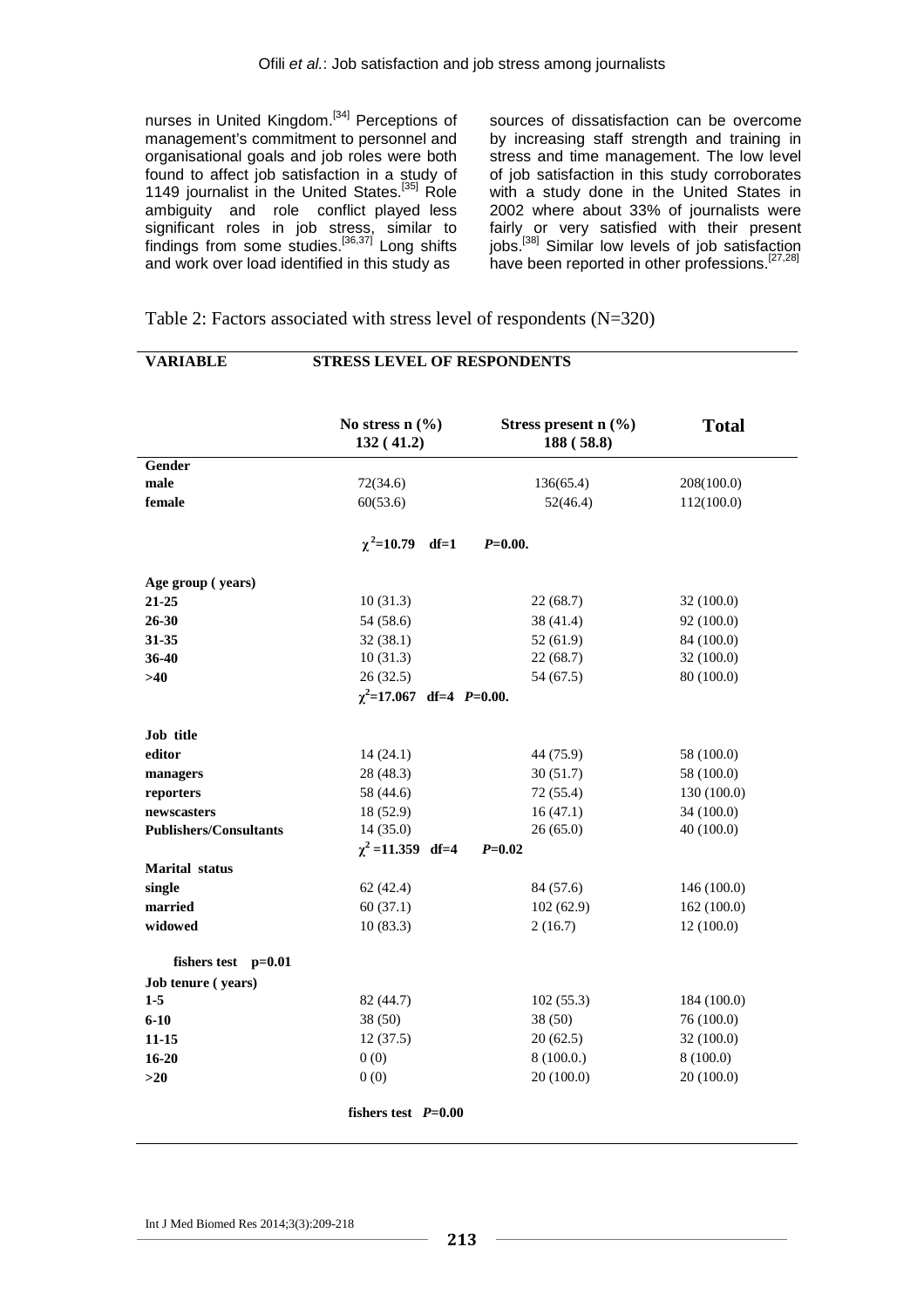| <b>Variable</b>                                | Frequency $(\% )$ |
|------------------------------------------------|-------------------|
| Sources of job satisfaction                    |                   |
| Work perceived to be interesting               | 312(97.5)         |
| Work perceived as personally meaningful        | 294 (91.9)        |
| Opportunities for career advancement           | 258(80.6)         |
| Ability to use skill                           | 262 (81.9)        |
| Relationship with supervision                  | 236 (73.8)        |
| Relationship with co-workers                   | 238 (74.4)        |
| Remuneration                                   | 106(33.2)         |
| Additional financial benefits                  | 128 (40.0)        |
| Length of time allowed for vacation/sick leave | 140(43.8)         |
| Orientation for job                            | 50(15.6)          |

Table 3: Work related factors perceived to influence job satisfaction among respondents  $(N = 320)$ 

The role played by remuneration and financial benefits on job satisfaction corroborates with findings from other studies, $\left[39-41\right]$  and is contrary to what was documented in some other studies. $^{[42]}$ Indeed, remuneration and compensation are valuable tools for retention and reduction in staff turnover.<sup>[43]</sup> Management of media outfits need to put in place periodical salary increments, allowances, and other welfare packages to keep staff morale high, and employees satisfied. The roles of professional development opportunities and good social relationships with co-workers and supervisors in enhancing job satisfaction is supported by other studies. $[44,45,46]$  The large proportion of employees satisfied with the nature of the work they do goes to support the assertion that of all the major job satisfaction areas, satisfaction with the nature of the work itself including iob challenge, autonomy, variety, and scope best predicts overall job satisfaction, as well as other important outcomes like employee retention. $[47]$  It is therefore also important that managers put in place staff orientation programmes to ensure that they are

adequately prepared to handle positions for which they are employed.

The absence of a statistical significance in level of job satisfaction amongst the various professional categories is at variance with findings from a 1993 United States study where television producers had higher satisfaction with their jobs than television reporters.[48] The inverse relationship between job stress and job satisfaction has been noted in other studies.<sup>[10,11,49]</sup> A study has emphasized that job stressors are predictive of job dissatisfaction.<sup>[50]</sup> Other scholars have identified that a lack of satisfaction in itself can be a source of stress, while high satisfaction can alleviate the effects of stress.<sup>[51]</sup> Thus the relationship between job satisfaction and job stress is two way, in which job satisfaction can affect job stress and vice versa.

The proportion found to have psychological morbidity is lower than what was observed in some studies conducted among other professional groups,[32,52,53] and similar to what was reported among Nigerian executives.<sup>[54]</sup> This finding is not unexpected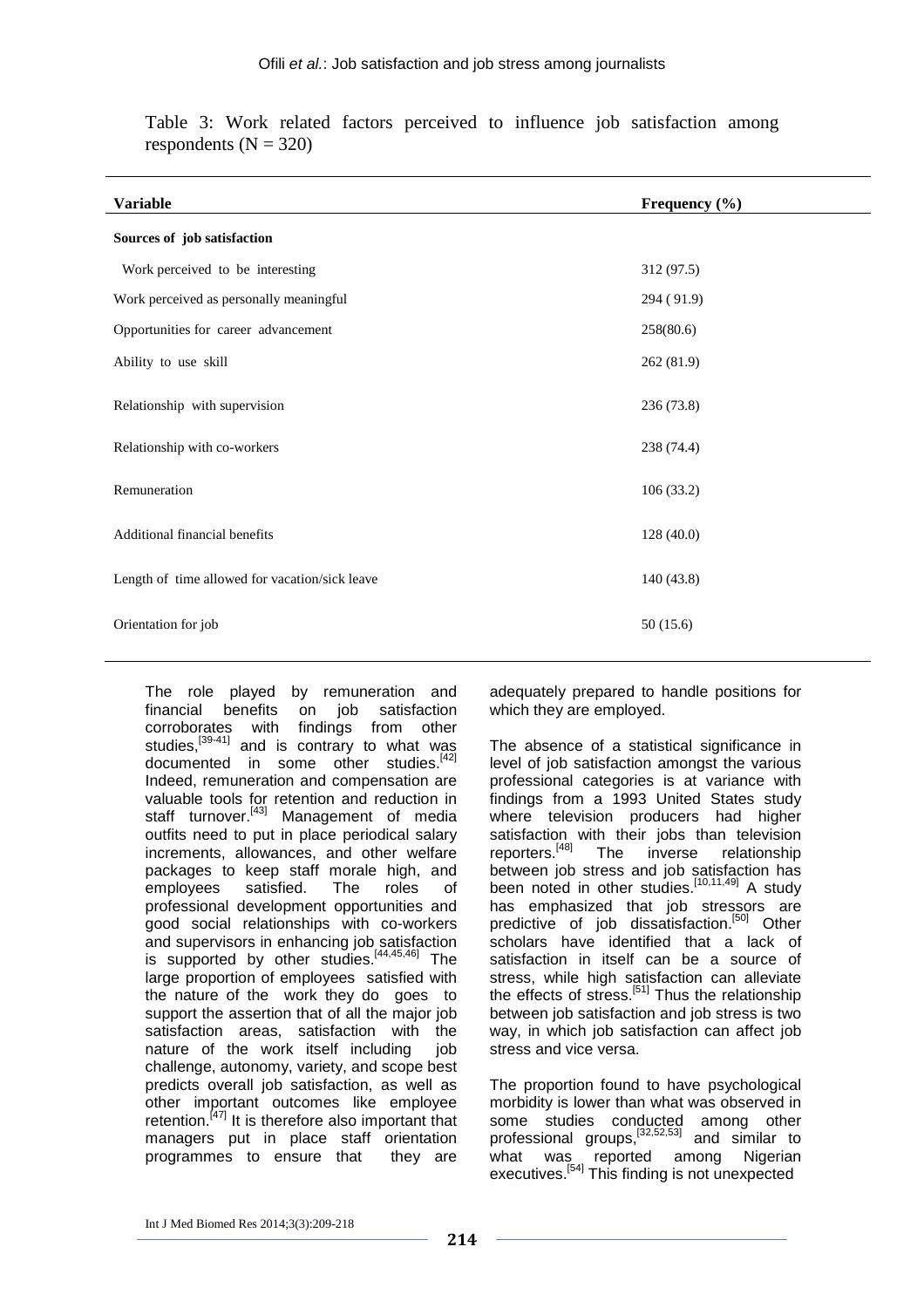| <b>Variable</b>               | job                               | Status of satisfaction on the        |             |            |
|-------------------------------|-----------------------------------|--------------------------------------|-------------|------------|
|                               | Satisfied<br>$n$ (%)<br>126(39.4) | Dissatisfied<br>$n$ (%)<br>194(60.6) | Total       | $P$ -value |
| Gender                        |                                   |                                      |             |            |
| <b>Male</b>                   | 84 (40.4)                         | 124(59.6)                            | 208 (100)   | 0.61       |
| <b>Female</b>                 | 42(37.5)                          | 70(62.5)                             | 112 (100)   |            |
| Age group (years)             |                                   |                                      |             |            |
| 21-25                         | 12(37.5)                          | 20(62.5)                             | 32(100.0)   | 0.07       |
| 26-30                         | 44 (47.8)                         | 48 (52.2)                            | 92 (100.0)  |            |
| 31-35                         | 32(38.1)                          | 52(61.9)                             | 84 (100.0)  |            |
| 36-40                         | 6(18.8)                           | 26(81.2)                             | 32 (100.0)  |            |
| >40                           | 32(40.0)                          | 48(60.0)                             | 80 (100.0)  |            |
|                               |                                   |                                      |             |            |
| <b>Job tenure</b> (years)     |                                   |                                      |             |            |
| $1 - 5$                       | 80(43.5)                          | 104(56.5)                            | 184(100.0)  | 0.00       |
| $6 - 10$                      | 14(18.4)                          | 62(81.6)                             | 76 (100.0)  |            |
| $11 - 15$                     | 12(37.5)                          | 20(62.5)                             | 32(100.0)   |            |
| $16 - 20$                     | 6(75.0)                           | 2(25.0)                              | 8(100.0)    |            |
| >20                           | 14(70.0)                          | 6(30.0)                              | 20(100.0)   |            |
| <b>Job title</b>              |                                   |                                      |             |            |
| <b>Editor</b>                 | 24 (41.4)                         | 34(58.6)                             | 58 (100.0)  | 0.85       |
| <b>Managers</b>               | 22(37.9)                          | 36(62.1)                             | 58 (100.0)  |            |
| <b>Reporters</b>              | 50 (38.4)                         | 80(61.5)                             | 130 (100.0) |            |
| <b>Newscasters</b>            | 16(47.1)                          | 18 (52.9)                            | 34 (100.0)  |            |
| <b>Publishers/Consultants</b> | 14(35.0)                          | 26(65.0)                             | 40(100.0)   |            |
| <b>Stress level</b>           |                                   |                                      |             |            |
| No stress                     | 8 (100)                           | 0(0)                                 | 8(100.0)    | 0.00       |
| Low stress                    | 66 (53.2)                         | 58 (46.8)                            | 124 (100.0) |            |
| <b>Moderate stress</b>        | 48 (28.9)                         | 118(71.1)                            | 166(100.0)  |            |
| <b>High stress</b>            | 4(18.2)                           | 18(81.8)                             | 22 (100.0)  |            |
|                               |                                   |                                      |             |            |

Table 4: Factors affecting level of job satisfaction among respondents (N= 320)

Int J Med Biomed Res 2014;3(3):209-218

 $\overline{\phantom{a}}$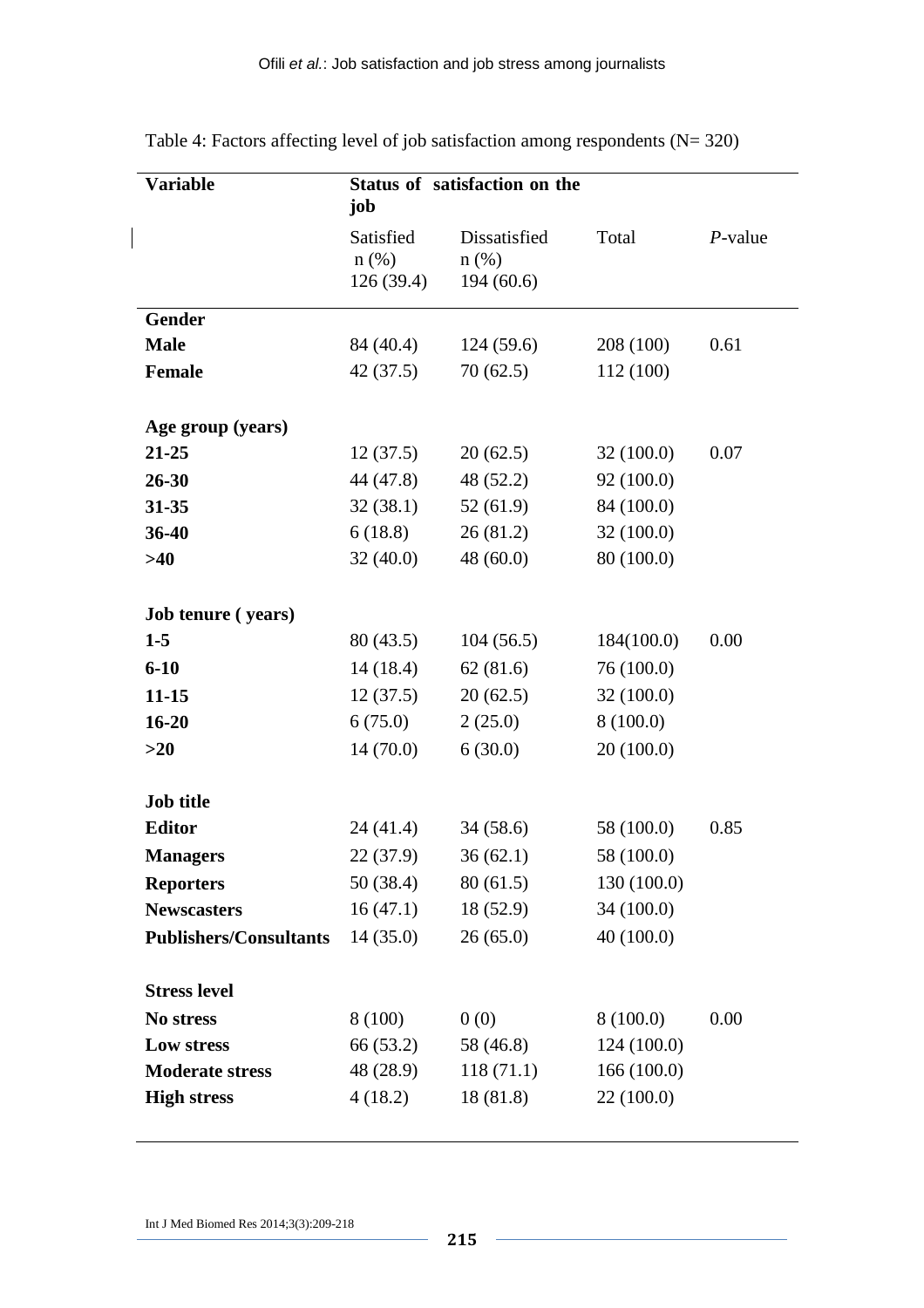|                                            |               | PSYCHOLOGICAL DISORDER    |             |
|--------------------------------------------|---------------|---------------------------|-------------|
|                                            | PRESENT n (%) | ABSENT $n$ $%$            |             |
|                                            | 276 (86.2)    | 44 (13.8)                 |             |
| <b>Gender</b>                              |               |                           |             |
| <b>Male</b>                                | 36(17.3)      | 172(82.7)                 | 208 (100)   |
| <b>Female</b>                              | 8(7.1)        | 104(92.9)                 | 112 (100)   |
| total                                      | 44 (13.8)     | 276(86.2)                 | 320 (100)   |
|                                            |               | $x^2$ = 6.343<br>$df=1$   | $P = 0.01$  |
| <b>Job title</b>                           |               |                           |             |
| editor                                     | 16(27.6)      | 42(72.4)                  | 58 (100)    |
| manager                                    | 14(24.1)      | 44 (75.9)                 | 58 (100)    |
| reporter                                   | 10(7.7)       | 120(92.3)                 | 130 (100)   |
| newscasters                                | 0(0)          | 34(34)                    | 34 (100)    |
| others                                     | 4(10)         | 36(90)                    | 40 (100)    |
|                                            |               | Fishers test $P=0.00$     |             |
| <b>Perceived</b><br><b>stress</b><br>level |               |                           |             |
| no stress                                  | o(0)          | 8(100)                    | 8(100)      |
| low stress                                 | 6(4.8)        | 118(95.2)                 | 124(100)    |
| moderate stress                            | 22(13.3)      | 144(86.7)                 | 166(100)    |
| severe stress                              | 16(72.7)      | 6(27.3)                   | 22(100)     |
| total                                      | 44(13.8)      | 276(86.2)                 | 320(100)    |
|                                            |               | Fischer's test $p = 0.00$ |             |
| Level                                      | <b>of</b>     |                           |             |
| satisfaction                               |               |                           |             |
| <b>Satisfied</b>                           | 112 (88.9)    | 14(11.1)                  | 126(100.0)  |
| <b>Dissatisfied</b>                        | 164 (84.5)    | 30(15.5)                  | 194 (100.0) |
|                                            |               | $x^2 = 1.22$ df = 1       | $P = 0.32$  |

Table 5: Factors affecting prevalence of psychological disorder among respondents  $(N = 320)$ 

judging the proportion with significant job stress. These individuals will form a group that repeatedly attend clinic on health grounds, and unless the root cause is identified and handled, may never enjoy good health. Interestingly, the male gender, editors and managers had more psychological morbidities than others, and are also the categories that encounter more job stress. These groups of workers therefore require attention in stress management and other stress-relieving interventions.

#### **ACKNOWLEDGEMENTS**

The authors express their gratitude to all the journalists who participated in the survey. They are also grateful to the management of the various media outfits for permission granted them.

#### **REFERENCES**

1. Harcup T. Journalism: Principles and Practice. Thousand Oaks, California: Sage Publications. 2009.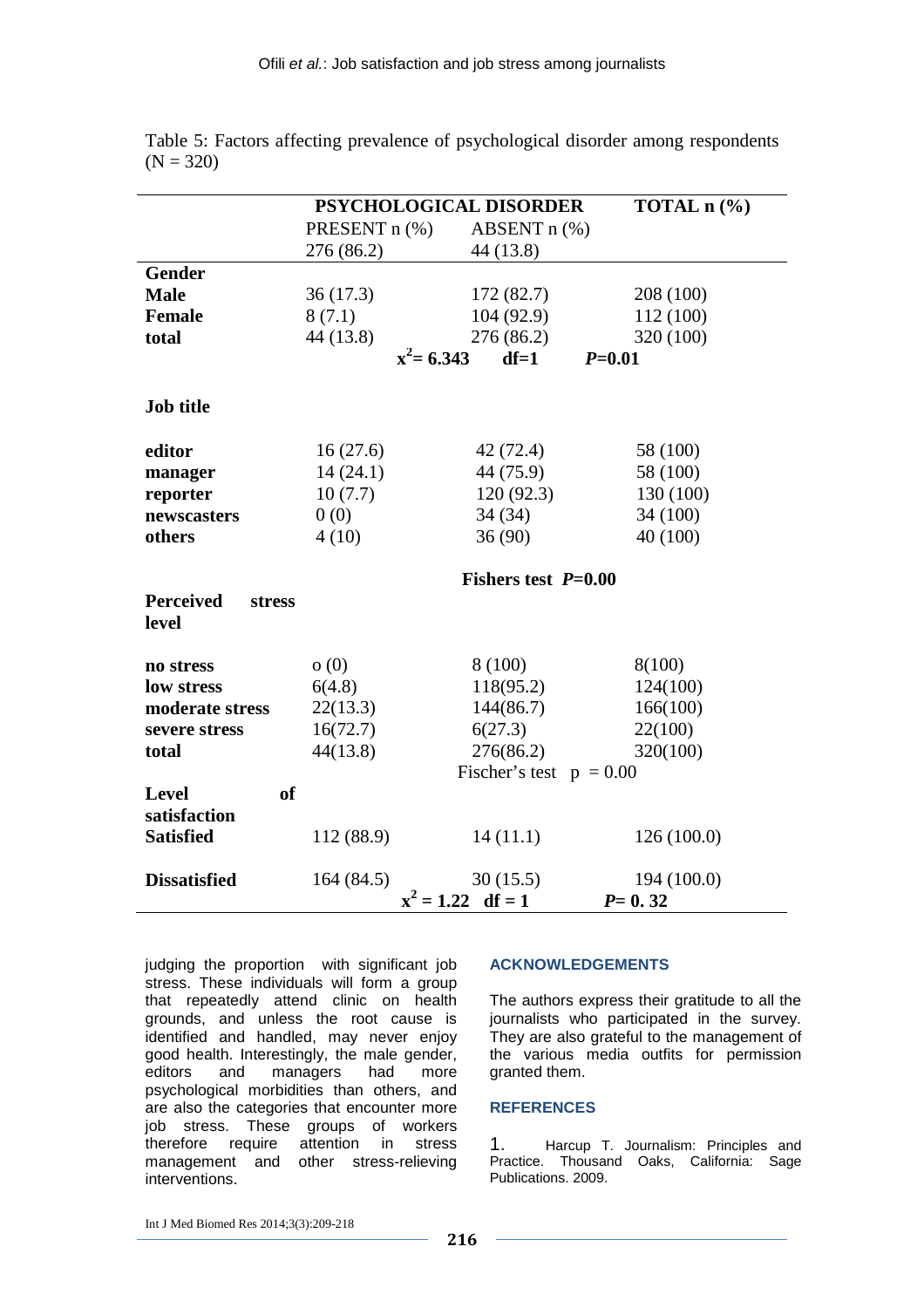2. Anaeto SG. Science and Technology Journalism. Lagos: Jamiro Press Link, 2007,12.

3. Massey BL, Ewart JA. Satisfaction of<br>Australian newspaper journalists during newspaper Organizational change. International journal of communication 2007;17:59-78.

4. Toh SG, Ang E, Devi MK. Systematic review on the relationship between the nursing shortage and job satisfaction, stress and burnout levels among nurses in oncology/haematology settings. Int J Evid Based Health Care 2012;10:126–41.

5. Caers R, Du Bois C, Jegers M, De Gieter S, De Cooman R, Pepermans R. Measuring community nurses' job satisfaction: literature review. J Adv Nurs 2008;62:521–9.

6. Van Ham I, Verhoeven AA, Groenier KH, Groothoff JW, De Haan J. Job satisfaction among general practitioners: a systematic literature review. Eur J Gen Pract 2006;12:174– 80.

7. Pines A, Aronson E, Kafry D. Burnout: From Tedium to Personal Growth. New York: Free Press, 1981.

8. Etzion D. Moderating effect of social support on the stress-burnout relationship. Journal of Applied Psychology 1984;69: 615-622.

9. Spector P. Job satisfaction: Application, assessment, causes and consequences. california: Sage, 1997

10. Cotton SJ, Dollard MF, de Jonge J. Stress and student job design: satisfaction, wellbeing, and performance in university students. International Journal of Stress Management 2002;9:147-162.

11. Hawe E, Tuck B, MantheiR, Adair V, Moore D. Job satisfaction and stress in New Zealand primary teachers. New Zealand Journal of Educational Studies 2000;35:193-205.

12. Heslop P, Smith G D, Metcalfe C, Macleod J, Hart C. Change in job satisfaction, and its association with self-reported stress, cardiovascular risk factors and mortality. Social Science and Medicine 2002;54:1589-1599.

13. Mann S, Holdsworth L. The psychological impact of teleworking: Stress, emotions and health. New Technology, Work, and Employment 2003;18:196-211.

14. Karasek R, Theorell T. Healthy Work: Stress, Productivity and the Reconstruction of Working Life. New York: Basic Books,1990.

15. Lu L. Work Motivation, Job Stress and Employees' Well-Being. Journal of Applied Management Studies 1999; 8:61-72.

16. Kahn R.L and Byosiere P. Stress in Organizations. In: Dunnette MD, Hough LM, eds. Handbook of Industrial and Organizational Psychology. Palo Alto, CA: Consulting Psychologists Press, 1992.

17. Rowden RW. The Relationship between workplace learning and job satisfaction in US small midsize businesses. Human Resource Development Quarterly 2002;13:407-425.

18. Chiva R, Alegre J. Emotional intelligence and job satisfaction: the role of organizational learning capability. Personnel Review 2008;37:680-701.

19. Bergen LA, Weaver D. Job satisfaction of daily newspaper journalists and organization size. Newspaper Research Journal 1988;9:1-13.

20. Ryan K. The performative journalist: job satisfaction, temporary workers and American Television News. Journalism Theory, Practice and Criticism 2009;10:647-664.

21. Araoye MO. Research methodology with statistics for health and social sciences. Ilorin: Nathadex publishers, 2004,117-8

22. Kirat M. Journalists in the United Arab Emirates. In: Weaver D, Willnat L. eds. The Global Journalist in the 21st Century. New York: Routledge, 2012.

23. Goldberg DP, Williams P. A User's Guide to the General Health Questionnaire. Windsor: NFER-Nelson Publishers, 1988;4–5.

24 . Goldberg DP. Manual of the General Health Questionnaire. Windsor: NFER-Nelson Publishers, 1978;8.

25. Smith P.C, Kendall I.M, Hulin C.I. Measurement of satisfaction in work and

retirement. Rand-McNally, Chicago, IL, 1969.

26. Caplan RD, Cobb S, French JRP, Jr. Harrison RV, Pinneau SR. Job demands and worker health. HEW Publication No. (NIOSH) 1975: 75- 160.

27. Ofili AN, Asuzu MC, Ogbeide O, Isah EC. Psychological disorder and job satisfaction among nurses at a teaching hospital in Nigeria. Journal of Community Medicine and Primary Health Care

2001;13:6-11. AN. Psychological morbidity, job satisfaction and intention to quit among teachers in private secondary schools in Edo state, Nigeria. Annals of African medicine 2009;8:32-37.

29. Kinicki AJ, McKee-Ryan FM, Schriesheim CA, Carson KP. Assessing the

construct validity of the job descriptive index: a review and meta-analysis. Journal of Applied Psychology 2002;87:14-32.

30. Ahsan N, Adullah Z, Gun Fie DY, Abam SS. A study of job stress on job satisfaction among university staff in Malaysia: empirical study. Eur J Soc Sci 2009;8:121-131.

31. Steers RM. Introduction to organizational behaviour, 4th edition, Harper, New York, Collins Publishers Inc.,1991.

32. Yussuf AD. A survey of psychiatric morbidity among bank workers in Ilorin, Nigeria. The Tropical Journal of Health Sciences 2005;12:14- 20.

33. Apooyin A. Stress control and management among Nigerian journalist. Asian Journal of Humanities and Social Studies 2014;2:15-21.

34. Wilkes L, Beale B, Hall E, Rees E, Watts B, Denne C. Community nurses' descriptions of stress when caring in the home. International Journal of Palliative Nursing 1998; 4:14-20.

35 Beam RA. Organisational goals and priorities and the job satisfaction of US journalists. Journalism and Mass Communication Quarterly 2007;83:169-85.